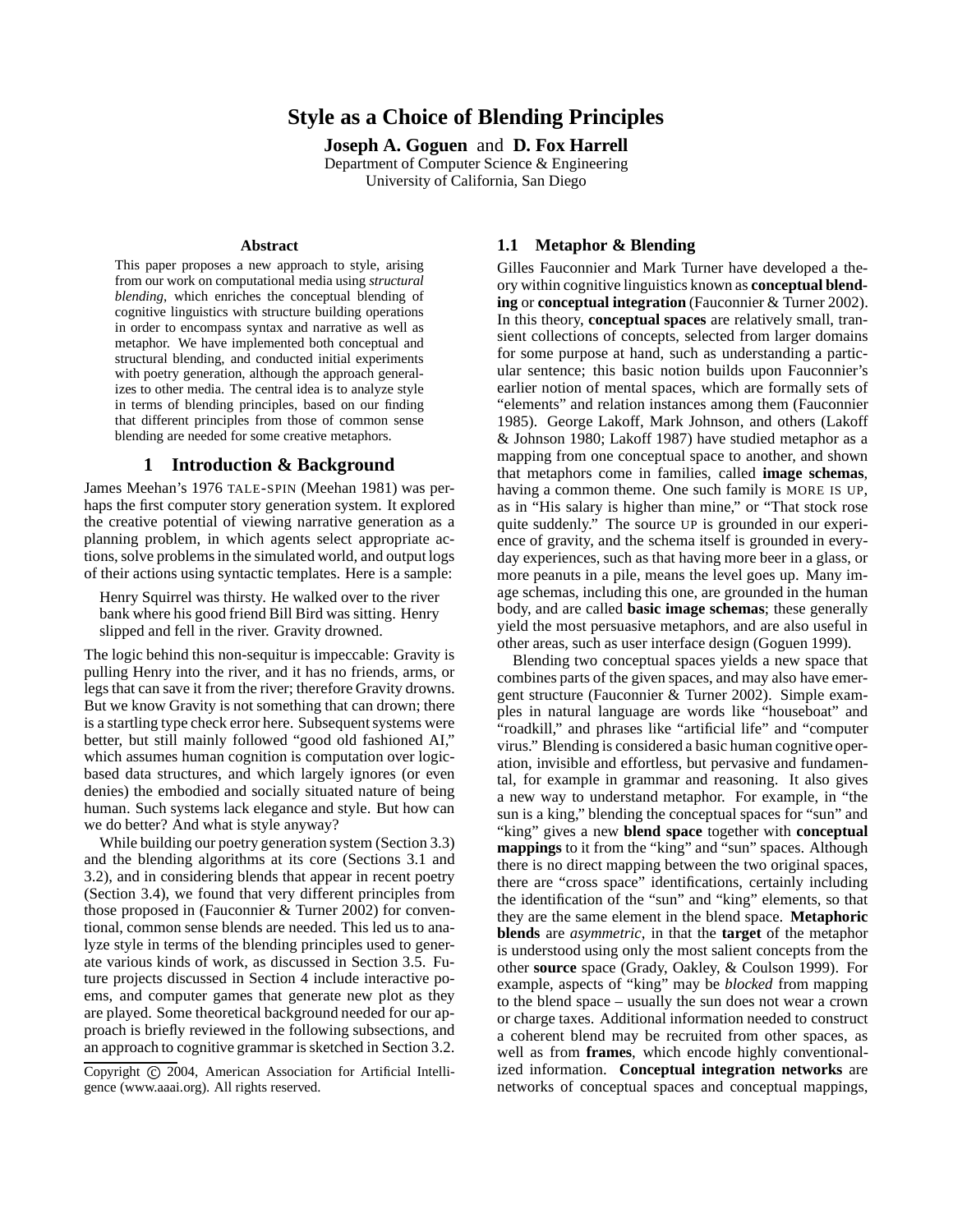used in blending the component spaces for situations that are more complex than a single metaphor. These are of course the norm in literary texts.

## **1.2 The Classical Optimality Principles**

Below are five optimality principles from the most recent version of this list (Fauconnier & Turner 2002); they are used to determine which among many possible blends is most appropriate for a given situation:

- 1. *Integration:* The scenario in the blend space should be a well-integrated scene.
- 2. *Web:* Tight Connections between the blend and the inputs should be maintained, so that an event in one of the input spaces, for instance, is construed as implying a corresponding event in the blend.
- 3. *Unpacking:* It should be easy to reconstruct the inputs and the network of connections, given the blend.
- 4. *Topology:* Elements in the blend should participate in the same kinds of relation as their counterparts in the inputs.
- 5. *Good Reason:* If an element appearsin the blend, it should have meaning.

These principles apply to common sense blends, such as are typically found in ordinary language, in advertisements, etc.; Section 3.4 will show that they do not apply to generating some unconventional language, such as certain metaphors in Pablo Neruda poems. All five of these optimality principles require human judgement, and so cannot be implemented in any obvious way. However, when the relations involved are identities, the Topology Principle does not involve meaning, and so can be implemented; indeed, it is part of the blending algorithm described in Section 3.1.

## **1.3 Narrative**

In many games and art works, narrative provides a deeper and more satisfying sense of involvement. Temporal and causal succession are essential for narrative, but values also play a key role, by connecting events in the story to the social worlds and personal experiences of users. These two aspects of narrative provide the sense that a work is "going somewhere" and "means something," respectively. Sociolinguists, e.g. (Labov 1972; Linde 1993), have done extensive empirical study of narratives of personal experience, which are told orally to a group of peers under natural conditions. The following briefly summarizes this research:

- 1. There is an optional **orientation section**, giving information about the setting (time, place, characters, etc.) for what will follow.
- 2. The main body is a sequence of **narrative clauses** describing the events of the story; by a default convention called the **narrative presupposition**, these are taken to occur in the same order that they appear in the story.
- 3. Narrative clauses are interwoven with **evaluative material** relating narrative events to values.
- 4. An optional **closing section** summarizes the story, or perhaps gives a moral.

The interpretation of narrative also employs the **causal presupposition**, which says that, other things being equal, given clausesin the order A, B we may assume that A causes B. An additional principle is **accountability**, that the person telling such a story must establish to the audience the relevance of the actions reported. This is accomplished by *evaluative material*, which relates narrative events to social values shared by the narrator and audience; it provides a warrant for inferring the values involved.

The above assertions are thoroughly grounded in empirical research on contemporary American small groups, but appear to apply more broadly to contemporary Western languages<sup>1</sup>. Although developed for oral narratives of personal experience, the theory also yields insight into many other media and genres, such as novels and human computer dialogues, because their structure has a basis in oral narratives of personal experience.

It may be surprising that values are an integral part of the internal structure of stories, rather than being confined to a "moral" at the end; in fact, values pervade narrative, as justifications for the narrator's choice of what to tell, or a character's choice of what to do, as well as via modifiers such as "very" or "slightly." The default narrative presupposition can be overridden by explicit markers of other temporal relations, such as flashbacks and flashforwards, so that even narratives that involve multiple times, multiple places, or multiple narrators, are still composed of subsequences that conform to the above structure.

The purely structural aspects of this theory can be formalized as a grammar, the instances of which correspond to the legal structures for narratives. The following uses so called EBNF notation,

```
<\!\!\!\mathrm{Narr}\!\!> \; : \; := \; <\!\!\!\mathrm{Open}\!\!> \; \; (<\!\!\!\mathrm{cls}\!\!> \; <\!\!\mathrm{Eval}\!\!>^*)^+\; \; [\; <\!\!\!\mathrm{coda}\!\!>]\;<Open> ::= ((<Abs> + <Ornt>) <Eval>*)*
```
where [...] indicates zero or one instance of whatever is enclosed, \* indicates zero or more instances, infix + indicates exclusive or, superscript + indicates one or more instances, and juxtaposition of subexpressions indicates concatenation. Here <Narr> is for narratives, <Cls> for narrative clauses, which potentially include evaluation, <Eval> for stand-alone evaluative clauses, <Open> for the opening section, which may include an orientation and/or abstract, and <Coda> for the closing section.

Of course, BNF is far from adequate for describing many other aspects of narrative, e.g., coherence of plot, development of character, and dialogue. The above grammar also fails to address the variety of ways in which evaluation can occur. Some alternatives to explicit evaluative clauses include repetition of words or phrases (which serves to emphasize them), noticeably unusual lexical choices (which may serve to emphasize, de-emphasize, or otherwise spin something), and noticeably unusual syntactic choices (which also may serve to emphasize or de-emphasize).

# **2 Algebraic Semiotics & Structural Blending**

It may help to first clarify our philosophical orientation, since mathematical formalisms are often given a status be-

 $1$ However, they do not necessarily apply to non-Western langauges and cultures; for example, Balinese narrative does not follow the narrative presupposition (Becker 1979).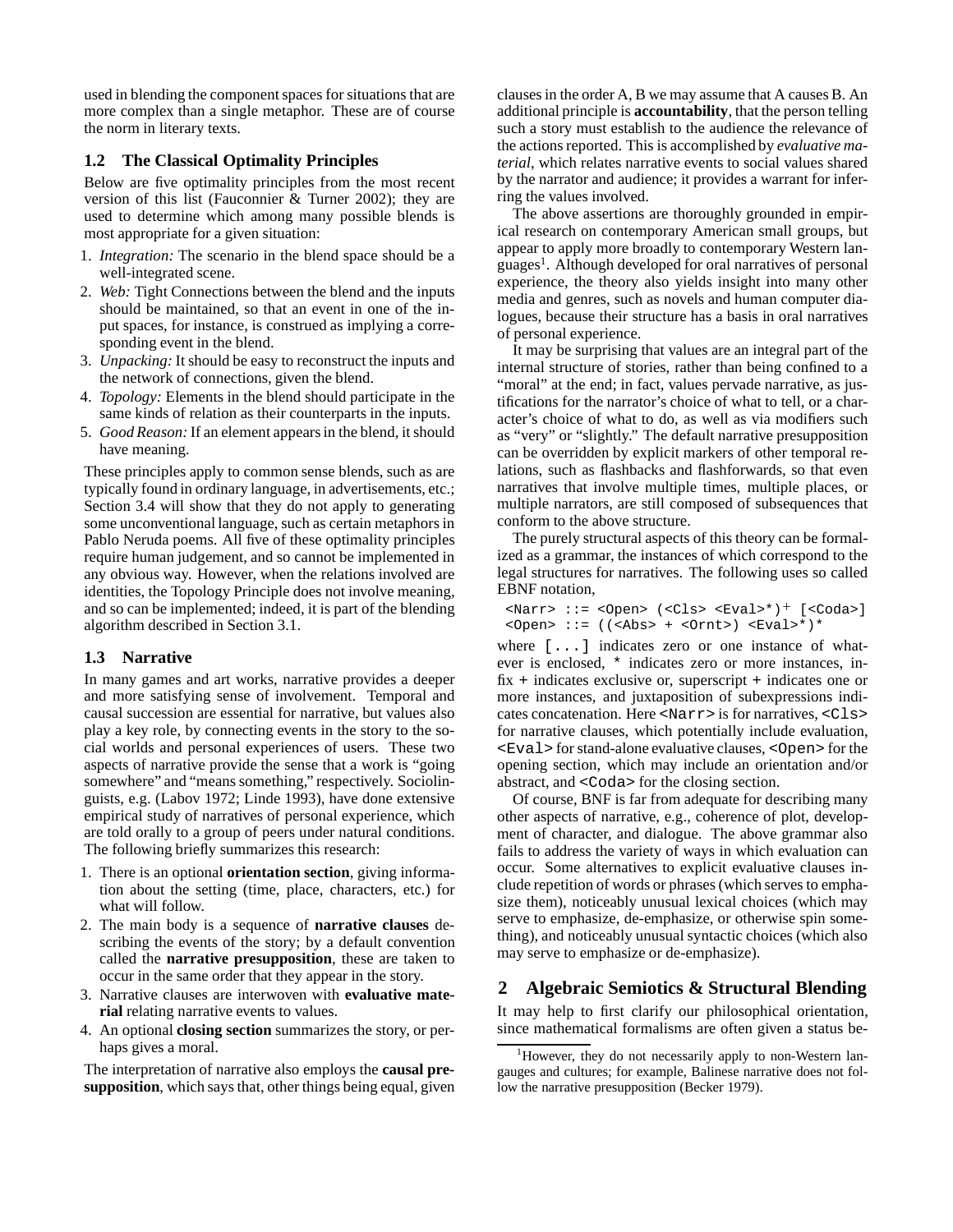yond what they deserve. For example, Euclid wrote, "The laws of nature are but the mathematical thoughts of God." However, our viewpoint is that formalisms are constructed by researchers in the course of particular investigations, having the heuristic purpose of facilitating consideration of certain issues in that investigation; theories are situated social entities, mathematical theories no less than others.

Section 2.1 below describes the semiotic space generalization of conceptual spaces and its origin in algebraic semiotics, Section 2.2 describes semiotic morphisms and structural blending, and Section 2.3 gives a detailed illustration of these ideas for the special case of conceptual spaces; the general case of structural blending is illustrated in Section 3.2 with text generation for Labov narrative structure.

#### **2.1 Semiotic Spaces**

Whereas conceptual spaces are good for concepts, they are inadequate for structure, e.g., how a particular meter combines with a certain rhyme scheme in a fixed poetic form; music raises similar issues, which again require an ability to handle structure. Thus, to use blending as a basis for stylistic analysis, we must generalize conceptual spaces to include structure; we do this by enriching conceptual spaces with structure building operations, called **constructors**, and with axioms to describe how these behave; we also allow hierarchical type systems. Thus conceptual blending differs from **structural blending** or **structural integration**, in allowing spaces that have non-trivial constructors.

Structural blending comes from **algebraic semiotics** (Goguen 1999), which uses algebraic semantics to describe the structure of complex signs (e.g., a music video with subtitles) and the blends of such structures. Algebraic semantics has its origin in the mathematics of abstract data types (Goguen & Malcolm 1996); its basic notion is a **theory**, which consists of type and operation declarations, possibly with subtype declarations and axioms. It is usual to use the word **sort** instead of "type" in this area.

A **semiotic system** (or **semiotic theory** or **sign system**) is an algebraic theory, plus a **level ordering** on sorts (having a maximum element called the **top sort**) and a **priority ordering** on the constituents at each level (Goguen 1999). Ordinary sorts classify the parts of signs, while **data sorts** classify the values of attributes of signs (e.g., color and size), and a **data algebra** contains values and operations for data sorts. **Signs** of a certain sort are represented by terms of that sort, including but not limited to constants. Among the operations are **constructors**, which build new signs from given sign parts as inputs. **Levels** express the whole-part hierarchy of complex signs, whereas **priorities** express the relative importance of constructors and their arguments; social issues play a key role in determining these orderings. Conceptual spaces are the special case with only constants and relations, only one sort, and only axioms asserting that certain relations hold on certain instances. See (Goguen 1999; 2003) for more detail.

Here is a simple semiotic theory for books: Book is the top sort, Chapter the secondary sort, Head and Content tertiary sorts, and Title and PageNo fourth level sorts. One constructor build chapters from their head and content, and another builds heads from a title and page number. Among the constituents of Head, Title has priority over PageNo, and among those for Chapter, Head has priority over Content. The grammar for narratives can also be considered a semiotic system. Its top sort is of course <Narr>; its second level sorts are <Cls>, <Eval>, <Open>, and <Coda>, while <Ornt> and <Abs> are third level sorts. Among the second level sorts, <Cls> has highest priority and <Eval> next highest.

Semiotic spaces, like conceptual spaces, are static. Fauconnier and Turner do not attempt to capture the behavior of dynamic entities, with changeable state, in their theory. However (given the necessary mathematics), it is not very difficult to extend semiotic spaces to include dynamic structures; in fact, such an extension is needed for applications to user interface design, and is carried out in detail, with examples, in (Goguen 2003), using so called hidden algebra. The conceptual blending theory of Fauconnier and Turner also does not assign types to elements of conceptual spaces; this makes sense, due to the very flexible way that blends treat types, but it also represents a significant loss of information, which in fact can be exploited in some interesting ways, such as being able to characterize some metaphors as "personifications" (see the discussion below) and being able to generate more striking and unusual blends by identifying sorts known to be far apart. Another difference from classical conceptual blending is that we do not first construct a minimal image in the blend space, and then "project" it back to the target space, but instead, we build the entire result in the blend space.

#### **2.2 Semiotic Morphisms & Structural Blending**

Mappings between semiotic systems are uniform representations for signs in a source space by signs in a target space, and are called **semiotic morphisms**; user interface design is an important application area for such mappings (Goguen 1999). Because sign systems are formalized as algebraic theories with additional structure, semiotic morphisms are formalized as theory morphisms that also preserve this additional structure. A theory morphism consists of a set of mappings from one theory to another that preserves the basic constituents, which are sort declarations, operation declarations, and axioms; semiotic morphisms in addition preserve levels and priorities. However, these mappings must be *partial*, because some sorts, constructors, etc. are not preserved in the intended applications. For example, the semiotic morphism from the conceptual space for "king" into the blend space for the metaphor "The sun is a king" discussed above does not preserve the throne, court jester, queen, and castle (unless some additional text forces it).



Figure 1: Blend Diagram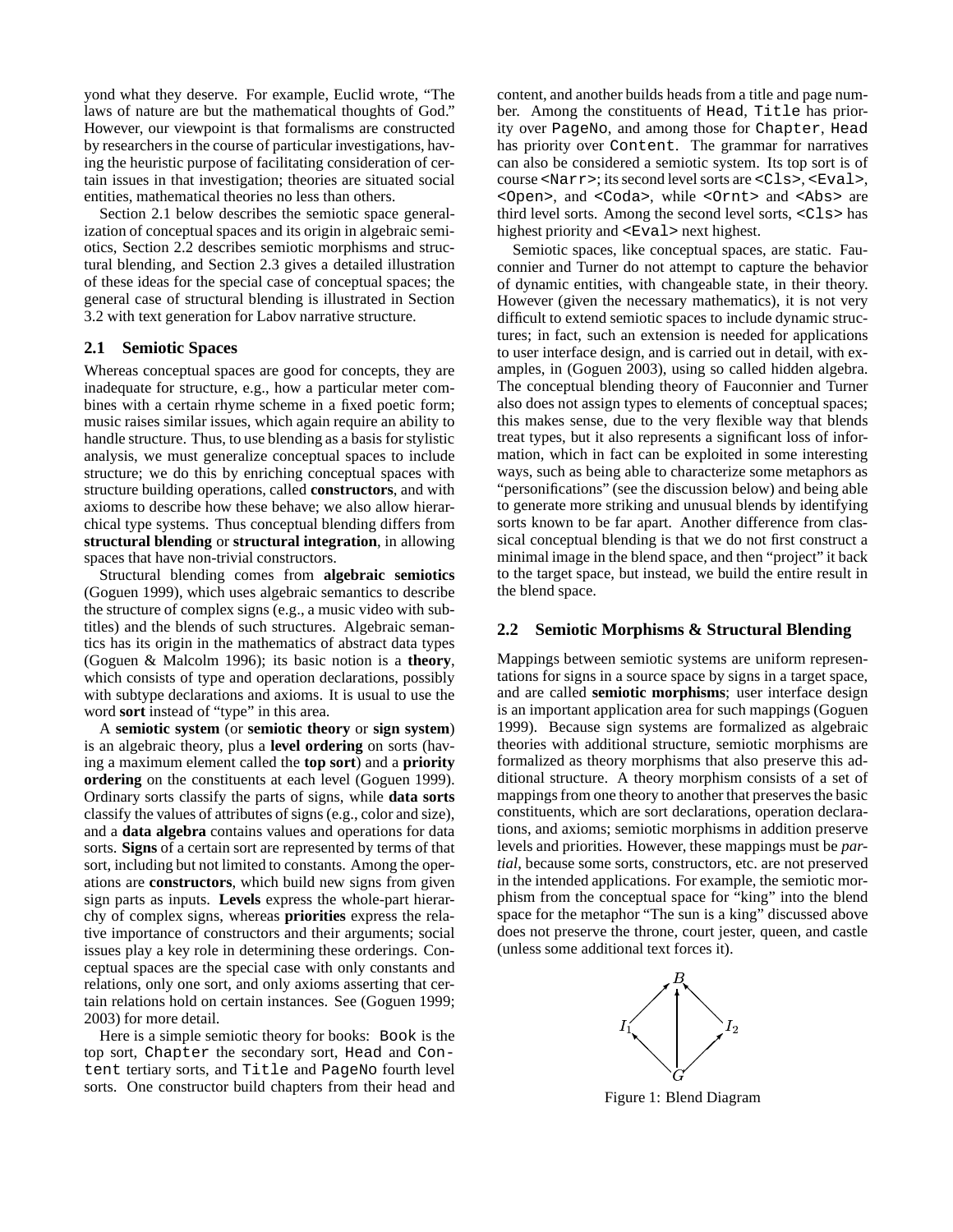Semiotic morphisms are used in structural blending to establish connections between semiotic spaces to indicate which elements should be identified. The simplest form<sup>2</sup> of blend is shown in Figure 1, where  $I_1$  and  $I_2$  are called **input spaces**, and G is called a **base space**. We call  $I_1, I_2, G$  to- fied. I gether with the morphisms  $I_1 \rightarrow G$  and  $I_2 \rightarrow G$  an **input diagram**. Given an input diagram, we use the term **blendoid** for a space B together with morphisms  $I_1 \rightarrow B$ ,  $I_2 \rightarrow B$ , and  $G \rightarrow B$ , called **injections**, such that the diagram of Figure 1 **commutes**, in the sense that both compositions  $G \to I_1 \to B$  and  $G \to I_2 \to B$  are "weakly equal" to the morphism  $G \to B$ , in the sense that each element in  $G$ gets mapped to the same element in  $B$  under them, provided that both morphisms are defined on it. In general, all four spaces may be semiotic spaces; the special case where they are all conceptual spaces gives conceptual blends. We call the composition of the two morphisms on the left of Figure 1 its **left morphism**, the composition of the two morphism on the right its **right morphism**, to the middle upward morphism its **center morphism**, to the triangle on the left its **left triangle**, and the triangle on the right its **right triangle**. Since there are often very many blendoids, some way is needed to distinguish those that are desirable. This is what optimality principles are for, and a **blend** is then defined to be a blendoid that satisfies some given optimality principles to a significant degree. The blending algorithm of Section 3.1 uses optimality principles based only on the structure of blends, rather than their meaning; these include degrees of commutativity and of type casting.

## **2.3 An Example**

We illustrate conceptual blending with the concepts "house" and "boat" shown in Figure 2. Each circle encloses a conceptual space, represented as a graph, the nodes of which represent entities, and the edges of which represent assertions that a certain relation, the name of which labels the edge, holds between the entities on its nodes. As in Figure 1, the bottom space is the generic or base space, the top is the blend space, and the other two are the input spaces, in this case for "house" and "boat." The arrows between circles indicate semiotic morphisms. In this simple example, all four spaces have graphs with the same "vee" shape, and the five morphisms simply preserve that shape, i.e., each maps the bottom node of the "vee" in its source space to the bottom node in its target. To avoid clutter, types are not shown, but in this case, it happens that the types correspond to the entity names in the generic space.

For this blend, the two triangles commute for all three sorts in the base space; similarly, the two base constants object and person are preserved. Thus we have commutativity for this blend, so that corresponding elements of the input spaces are identified in the blend; e.g., house and

B, that all three paths preserve the axiom in the same way. boat are identified in "houseboat", and the merged element is named house/boat. Similarly, the two relations in the base space map to the same relation in the blend via the three paths, so that the relations live-in and ride are identified. Finally, for each pair of elements in the base space for which a relation holds, the corresponding elements in the blend space satisfy the corresponding relation, which means



Figure 2: Houseboat Blend Diagram



Figure 3: Boathouse Blend Space

Figure 3 shows a second blend of the same two concepts, which in English is called a "boathouse." In it, the boat ends up in the house. Notice that mapping resident to boat does not type check unless boat is "cast" to be of type person; otherwise, the boat could not live in the boathouse. This is the kind of metaphor called **personification** in literary theory, in which an object is considered a person. For this blend, neither triangle commutes, because the base element object is mapped to boat in the blend by the right morphism, and to house by the left morphism, but is not mapped to boat/house in the blend. Similarly, the central morphism cannot preserve the base element person, and the same goes for the base use operation. On the other hand, the base relation on goes to the same place under all three maps. A third blend is similar to (in fact, symmetrical with) the above "boathouse" blend; in it, a house/passenger ends up riding in the boat. (There are real examples of this, e.g., where a boat is used to transport

<sup>&</sup>lt;sup>2</sup>This diagram is "upside down" from that of Fauconnier and Turner, in that our arrows go up, with the generic  $G$  on the bottom, and the blend  $B$  on top; this is consistent with the basic image schema MORE IS UP, as well as with conventions for such diagrams in mathematics. Also, Fauconnier and Turner do not include the morphism  $G \to B$ , and  $G$  plays a different role.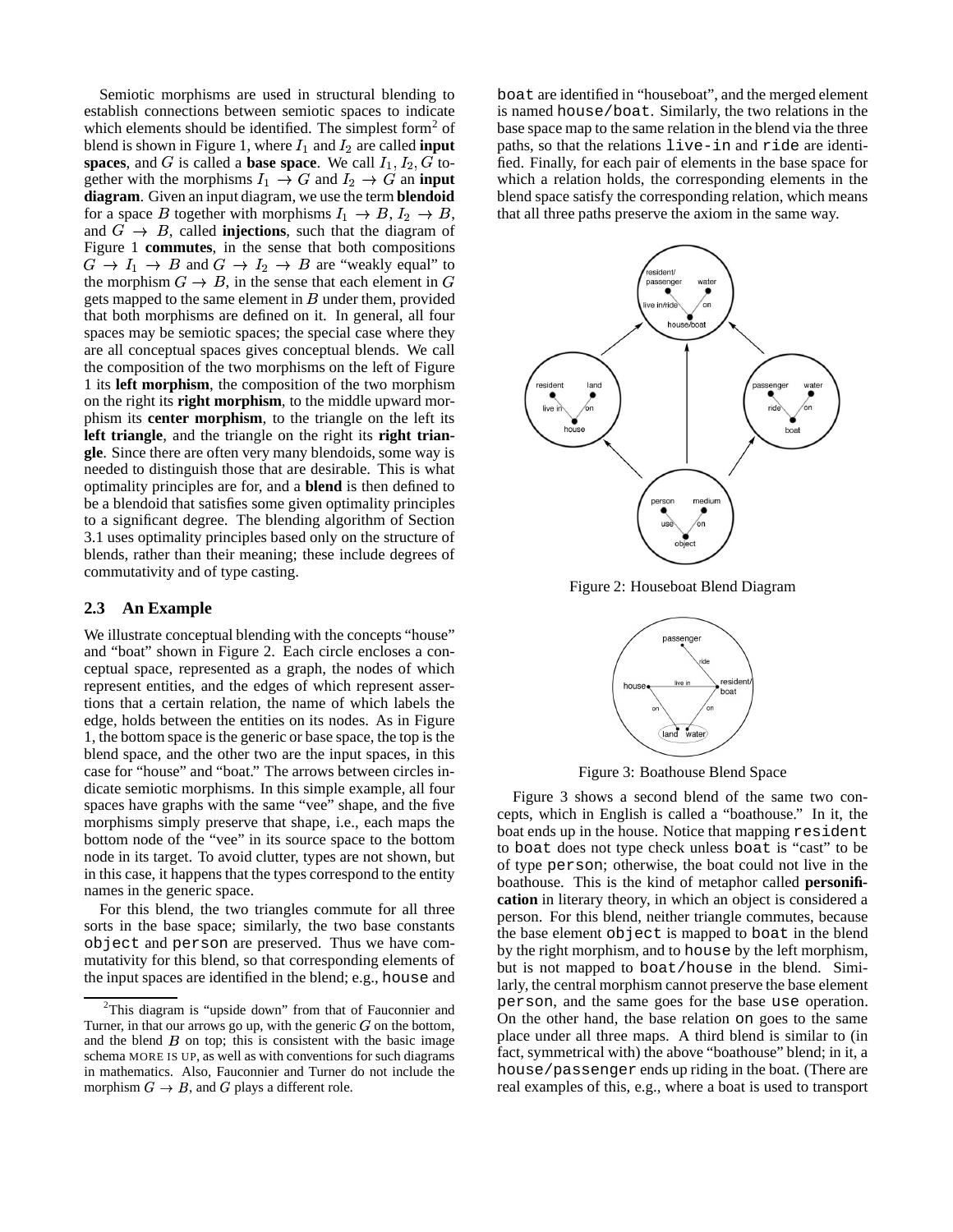prefabricated houses across a bay for a housing development on a nearby island.)

A fourth blend is less familiar than the first three, but has very good preservation and commutativity properties, and hence is very pure, even though its physical existence is doubtful. This is an amphibious RV (recreational vehicle) that you can live in, and can ride on land and water. A fifth blend has an even less familiar meaning: a livable boat for transporting livable boats; perhaps only an algorithm could have discovered this counter-intuitive blend. Finally, a sixth blend gives a boat used on land for a house; it omits axioms that a house/boat be on water and a passenger ride a house/boat. (There are also many less perspicuous blendoids.)

The extent to which a semiotic morphism preserves source space features helps to determine its quality (Goguen 1999; Goguen & Harrell 2004b; Goguen 2003). It is therefore encouraging that our intuitive sense of the relative purity of the blends discussed above, and the degree to which they seem boat-like and house-like, corresponds to the degree to which the appropriate morphisms preserve commutativity and axioms in the input spaces. This supports our use of preservation measures for the quality of blends.

# **3 Blending & Style**

Most text generation systems have followed a tradition inspired by the Russian formalism of Vladimir Propp (Propp 1928), implementing a discourse level syntax with a fixed set of textual templates plus rules for combining and instantiating those templates, although there are certainly differences in the theoretical foundations they propose for templates and rules, in the generalizability and soundness of those foundations, and in the success of the experiences they generate. In contrast, cognitive linguistics does not focus on syntax, but on mental spaces, prototypes, blending, metaphor, etc.; cognitive linguistics is cognitive in this sense.

The subsections below show how such a cognitive view of language can be implemented and applied to various kinds of text; in particular, we report some initial experiments on poetry. A significant finding is that the optimality principles proposed in (Fauconnier & Turner 2002) do not work for generating some poetic metaphors. As a result, we suggest a much broader view of blending principles in Section 3.5, under which different works may be controlled by different principles; for example, the choice of domains for themes, imagery, local knowledge, etc. is considered a blending principle, because these domains contribute to both the conceptual and structural blends that constitute the work. We then explore the idea that style may be determined by such principles. Before this, Section 3.1 describes our conceptual blending algorithm; Section 3.2 describes structural blending for syntax; Section 3.3 reports on an experiment in poetry generation using those algorithm, and Section 3.4 gives examples where principles quite different from those of (Fauconnier & Turner 2002) are needed.

# **3.1 Conceptual Blending Algorithm**

Our blending algorithm is programmed in LISP, and given an input diagram, it can compute one good blend, or else

compute all blendoids over the diagram. It does a depth first traversal over two binary trees, which describe possible ways to identify relations and to identify constants. Different elements from the same input space are never identified. Data sorts and data constants are never identified. Nondata sorts are identified only if required by being mapped to from a common sort in the base space. Elements in the input spaces not mapped to from the base space are included in the blend space. When constants of different sorts are identified, both choices for the sort of the blended constant are considered acceptable. (Goguen & Harrell 2004a) gives more detail on the implementation.

Even for simple inputs, the number of blendoids is so large that it is difficult for humans to find them all. In the houseboat example, the algorithm computes 48 primary blendoids (in which every possible axiom is preserved), and 736 including those that fail to preserve some axioms. This implies that efficient techniques for computing high quality blends are necessary for the algorithm to be useful for content generation and analysis. There are three distinct ways that one can go about this; all are needed. The first is just to optimize a given procedure, e.g., by using more efficient data representations. The second is to improve the procedure to reduce the search space, so that low quality blendoids are neither generated nor examined (as opposed to finding and then ranking all blendoids). The third is to use more discriminating measures of quality, which we hereafter also call *optimality principles*.

The optimality principles of (Fauconnier & Turner 2002) are powerful, but not computationally effective. Our blending algorithm currently uses degree of commutativity as its only optimality principle, but we will add other computationally feasible optimality principles, including degree of axiom preservation, and amount of type casting for constants. A *type cast* means that a constant in the blendoid has been given an unnatural type; without type casting, blended items must have compatible types (i.e., the same type, or else one a subtype of the other). Future work will make optimality principles a user-set parameter, with each optimality principle measured on a numerical scale and given a weight (possibly negative), to yield a single weighted sum. Thresholds can be set for component measure and for the sum, to avoid processing low quality blendoids. A fascinating result is that some metaphors in the Neruda poem in Section 3.4 require valuing type casts positively.

# **3.2 Syntax as Blending**

This subsection develops an approach to text generation inspired by cognitive grammar and based on structural blending; it is illustrated by the Labov narrative syntax of Section 1.3. This material does not apply to the algorithm of Section 3.1, which is for conceptual blending. The approach assumes a context free grammar, so we first convert the two EBNF Labov rules to this form; this yields many rules, one of which (depending on how it is done) is:

```
\langle \text{Narr} \rangle \rightarrow \langle \text{Open} \rangle \langle \text{Class} \rangle \langle \text{Eval} \rangle \langle \text{Coda} \rangle
```
Next, convert the right sides of rules to terms that denote lists of strings (assuming these data structures are in the data algebra) where infix period denotes append, e.g.,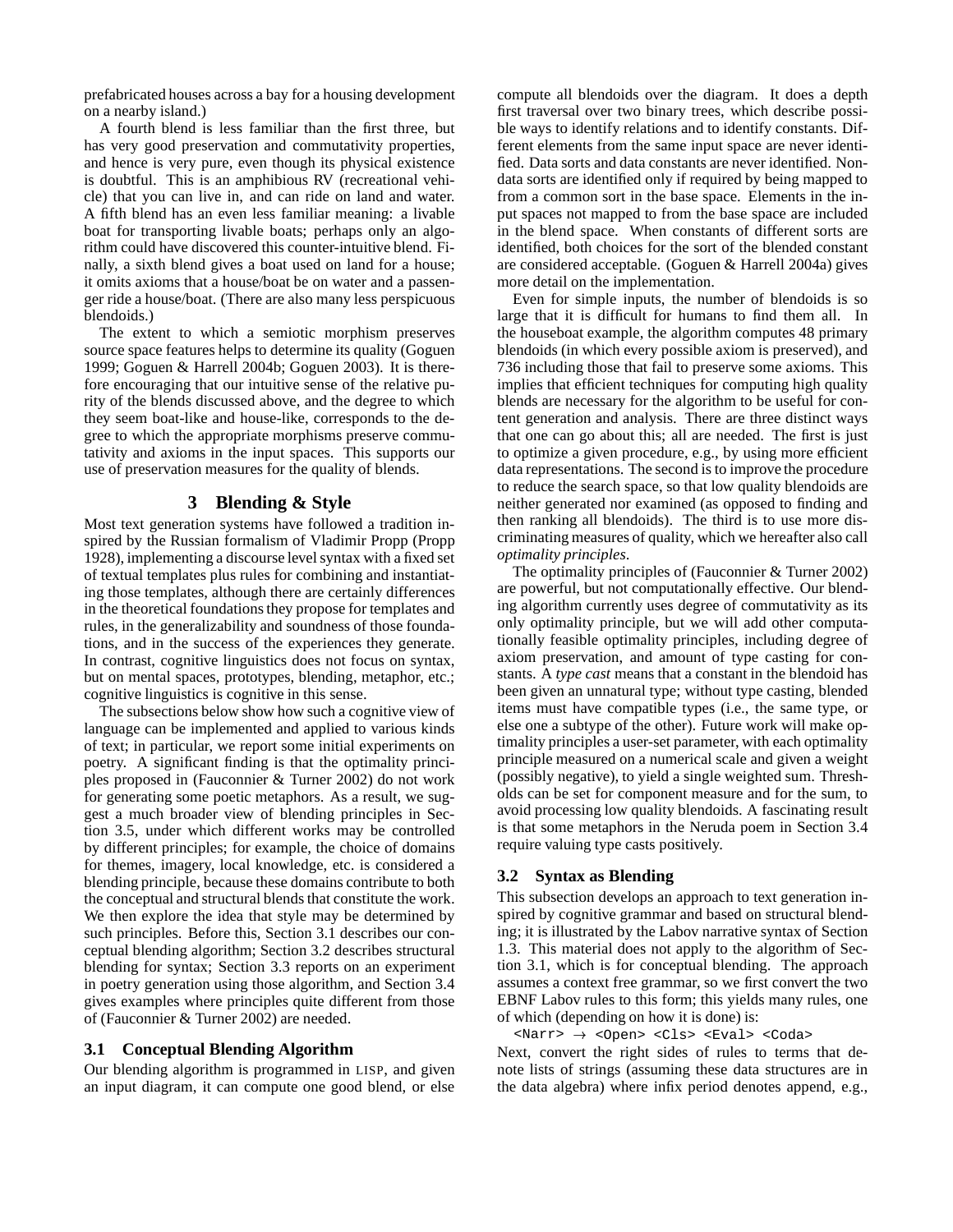<Open>.<Cls>.<Eval>.<Coda>; then construct an axiom asserting this term has sort <Narr> and saliency<sup>3</sup> 1,

[<Open> <Cls> <Eval> <Coda> :: <Narr>, 1] where  $[\cdot \cdot \cdot]$  is a 3-place relation constructor interpretaed as above. Terms in such axioms are called **templates**. The set of all such axioms is the Labov space, call it  $L$ .

To get an actual narrative, we need a domain space  $D$  for phrases to instantiate the bottom level non-terminals in  $L$ . These are asserted as axioms, just as above, e.g.,

[Once upon a time, :: <Ont>, 1]

A more sophisticated approach, taken by the system of Section 3.3, uses more cognitively oriented domains with axioms for relationships, which are then converted to syntactic templates for instantiation. Note that templates may contain variables that call for a conceptual blend produced by the algorithm of Section 3.1, drawing on conceptual domains different from those used for syntax.

Next, the generic space  $G$  contains: a constant of sort NT for each non-terminal in the grammar; variable symbols of sort Var; the above relation constructor  $[\cdot:_{-}, \cdot]$ ; and another relation constructor [\_:\_] that is explained below.

The last ingredient is a set of deduction rules to enable instantiation, also given as axioms, one of which is

$$
[X : s'] \& [t(X) :: s,v] \& [t' :: s',v']
$$
  

$$
\Rightarrow [t(t') :: s,vv']
$$

where  $[x : s']$  indicates that variable X has sort  $s'$ ,  $t(t')$  indicates substitution of  $t'$  for X in t, and where vv' indicates multiplication of real numbers v and v'. Intuitively, the axiom says that if  $X$  has sort  $S'$ , and if  $t$ has sort  $s$  and contains  $x$ , and if  $t'$  has sort  $s'$ , then the substitution of  $t'$  into  $t$  for each instance of  $X$  has sort s (and saliency vv'). The generic space (and hence all input spaces) should also contain versions of this rule for templates  $t(X, Y)$  with two variables, for templates with three variables, etc., up to the maximum arity in any domain (alternatively, an inference space could be defined and imported into every space). The data algebra should include the operation for substituting lists into lists.

Finally, we blend the input spaces L and D over G, with  $\frac{1}{2}$ the evident morphisms, and consider the deductive closure of the blend space  $B$ , which contains all axioms that can be deduced from the given ones. Those axioms with terms of sort <Narr> containing no variables are the narratives. When several templates are available, a random choice is made; saliencies can be used to compute probabilities, and the saliency of a template can be reduced after it is used, to help avoid repetitions. All this is easily coded in Prolog, to both produce and parse narratives (but declarative coding will require setting all saliencies to 1, since Prolog cannot reason with real numbers). A practical system like that described in Section 3.3 can just take the above as a semantic specification and implement it using standard tricks of the trade. A different formalization also seems possible, in which rules are constructors and processing is done at the

basic level, instead of though axiomatization at the metalevel.

More complex blending than instantiation can use constraints as axioms, e.g., for tense and number agreement, or to handle anaphoric coreference of a noun phrase and pronoun. This seems a new approach, considering syntax as emergent from real-time processing and integrated with conceptual processing. It is technically similar to unification grammar((Shieber 1986) gives a good introduction) and can be made even closer without much effort, and it is philosophically similar to the cognitive grammar of (Langacker 1999). Of course, this formalism cannot do everything one might like (see the first pragraph of Section 2), but it seems more than adequate for our project of generating interesting new media objects.

## **3.3 Active Poetry**

This section describes a poetry generation system. It is not intended as part of a project producing a comprehensive model of the human mind. Instead, our motivation is to improve the algorithms, the theory, and our understanding of blending, as well as to produce interesting texts. Fox Harrell created an instance of this system called "The Girl with Skin of Haints and Seraphs" (Harrell 2004). This LISP program draws on a set of theme domains such as skin, angels, demons, Europe, and Africa, given as sets of axioms. It constructs input spaces by extracting axioms from two different domains, and then infers relations, sorts, and constants from these axioms. A base space is generated by instantiating shared structure between the spaces. Morphisms from the base space to the input spaces are generated, and the input spaces, base space, and morphisms are passed to the blending algorithm. Blending knowledge domains with theme domains requires selecting appropriate conceptual spaces from them<sup>4</sup> . Knowledge domains provide background.

In generating a metaphor, one input space is chosen as target, and attributes from the other input space are blocked, which can greatly reduce the search space. The generated blends are then placed in poetic phrase templates, which are then placed in larger grain templates for Labov narrative structure. Only conceptual blends with maximal commutativity are output. A sample poem generated by the system is given below (with parentheses removed from the LISP output and corresponding punctuation added):

| her tale began when she was infected with smugnessloveitis.          |
|----------------------------------------------------------------------|
| she began her days looking in the mirror at her own                  |
| itchy entitled face.                                                 |
| her failure was ignoring her tormented angel nature.                 |
| life was an astounding miracle.                                      |
| nordic-beauty death-figure vapor steamed from her pores              |
| when she rode her bicycle.                                           |
| that was nothing lovely.                                             |
| when 21 she was a homely woman.                                      |
| she decided to persevere;                                            |
| in the rain, she fears only epidermis imperialists.                  |
| she believes that evil pride devours and alternates with             |
| pride of hope.                                                       |
| $^{4}$ Solating by priority of sorts and relations is a promising id |

<sup>4</sup> Selecting by priority of sorts and relations is a promising idea for future implementation.

 $3$ For such rules, our saliency is similar to entrenchment in the sense of (Langacker 1999); we assume saliency values are in the unit interval  $0 \le v \le 1$ , so they follow the fuzzy logic of (Goguen 1969).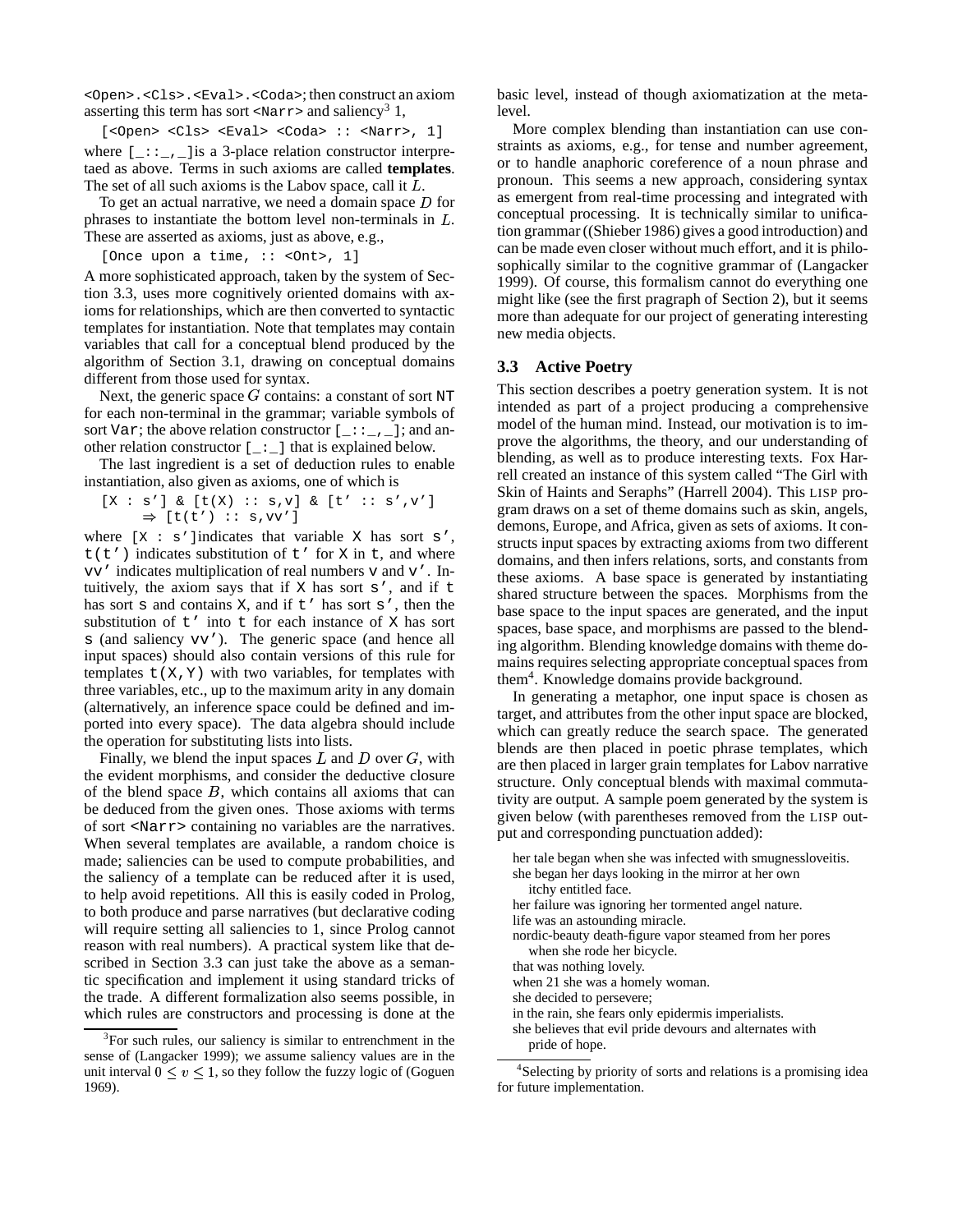it was no laughing matter. she snuggles in angel skin sheets and sleeps. inside she was resolved to never find a smug or paranoid love.

This poem is a commentary on racial politics and the limitations of simplistic binary views of social identity. The dynamic nature of social identity is also reflected in the way the program produces different poems with different novel metaphors each time it is run (though reading a large number of these could be tiresome).

The text grammar of Section 3.2 gives a basis for rationally reconstructing and enhancing the poetry system (the current implementation was not conceived this way when built, and is less general). The Labov space of Section 3.2 gives top level structure for poems. One poetic domain contains the template (her tale began when  $\tau$ <sup>\*</sup>), in the LISP syntax of the implementation, where  $\tau \uparrow$  is a variable that gets instantiated with a noun phrase containing a past tense transitive verb, such as (was infected with  $*_s*$ ) where  $*_s*$  is a variable that gets instantiated with a conceptual blend produced by the algorithm of Section 3.1. The axiomatic form of the first template is

[her tale began when X. :: <Ont>, .9] where we assign saliency .9 (although the current implementation does not have saliencies). Arguments of other templates are instantiated with elements from domains for persons (e.g., a protagonist), places, objects, etc.; it is a major task of the artist to choose such material appropriately.

An interesting philosophical issue is raised by this program: human input might be considered cheating by traditional AI practitioners, since most text generation projects are oriented towards total automation and Turing test competence. But our quite different goal is to use the blending algorithm in a human designed system that generates poetry containing novel metaphors in real-time; just as with computer games, it is desirable and necessary for humans to provide rich content. For such projects, artistic freedom must take precedence over dogmatic Turing test reductionism.

A related point is raised by Espen Aarseth's analysis (Aarseth 1997) of text generation systems, which takes relationships among programmer, system, and reader as a basis for critical analysis. This is useful because readers' authorial models affect their interpretations of works, causing the approaches of traditional literary criticism to fail when computers are putative authors. Our view is that an instantiation of the poetry generation system with domains should be viewed as a work of art, produced by the designer, programmer and instantiator of the system, and judged by the corpus of poems produced by that instance; we consider it entirely wrong to view an individual poem as produced by "the computer."

# **3.4 Unconventional Blends**

The poem "Walking around" by Pablo Neruda has the form of a narrative. Its first stanza serves as an orientation, introducing the protagonist, the place, and the time (the latter two in a condensed poetic form); the location is perhaps a small city in Chile. Each subsequent stanza explores aspects of some area within that city, using metaphors that are often

quite striking. The general theme of the poem is weariness induced by consumerism. Here are its first two stanzas (out of ten, from (Fitts 1941)):

It so happens that I am tired of being a man. It so happens, going into tailorshops and movies, I am withered, impervious, like a swan of felt navigating a water of beginning and ashes.

The smell of barbershops makes me weep aloud. All I want is a rest from stones or wool, all I want is to see no establishments or gardens, no merchandise or goggles or elevators.

Neruda's metaphors often blend concepts in unconventional ways that require optimality principles quite different from those of (Fauconnier & Turner 2002). For example, the phrase "water of beginning and ashes" violates the first three principles(and thus requires much effort to satisfy the fourth and fifth) of Section 1.2, by combining things of enormously different type, so that casting to very remote types is required. It follows that to generate such metaphors, type casts would have to be valued positively rather than negatively. A less drastic example in the same text is "swan of felt." Similar reversals of optimality principles are needed to generate some images in Rilke's *Duino elegies*, e.g., "cheap winter hats of fate" in the fifth elegy. Neruda's imagery, objects, and cultural contexts can be implemented using domains, e.g., a Town-location is a place such as a tailorshop, movie theater, or barbershop, which has townobjects, such as goggles, elevators, wool, and stones, where attributes of wool might be heavy and impervious. For us, blending is a multi-grain process, and evidence from poetry suggests that unconventional principles are also necessary at the structural as well as conceptual levels.

# **3.5 Style as Blending Principle Choice**

Our poetry generation system uses blending at three different levels: large grain structure (e.g., Labov narrative), where structural blending combines clausal units, which are in turn produced by structural blending of phrasal elements, some of which result from conceptual blending. Different choices of constructors at the top two levels can produce very different styles, such as a randomized "postmodern" ordering, or a deeply embedded narrative structure (as in *A Thousand and One Nights*), or a sonnet; constructors at these levels could also be used to control transitions among such styles (these would correspond to conditional rules). Other stylistic parameters at the second level include syntactic complexity, and tense and mood of verbs; different domains for themes, places, etc. can also be selected at different times. In addition to blended metaphors, the phrasal level includes noun clusters, verb phrases, etc., again potentially taken from different domains at different times. At each level, different optimality principles can be used for making choices, and these too can be different at different times (note that randomization is an optimality principle in our broad sense of that phrase).

This gives rise to 12 parameters for controlling style: each of the three levels has a set of available domains, items in those domains, optimality principles for choosing among